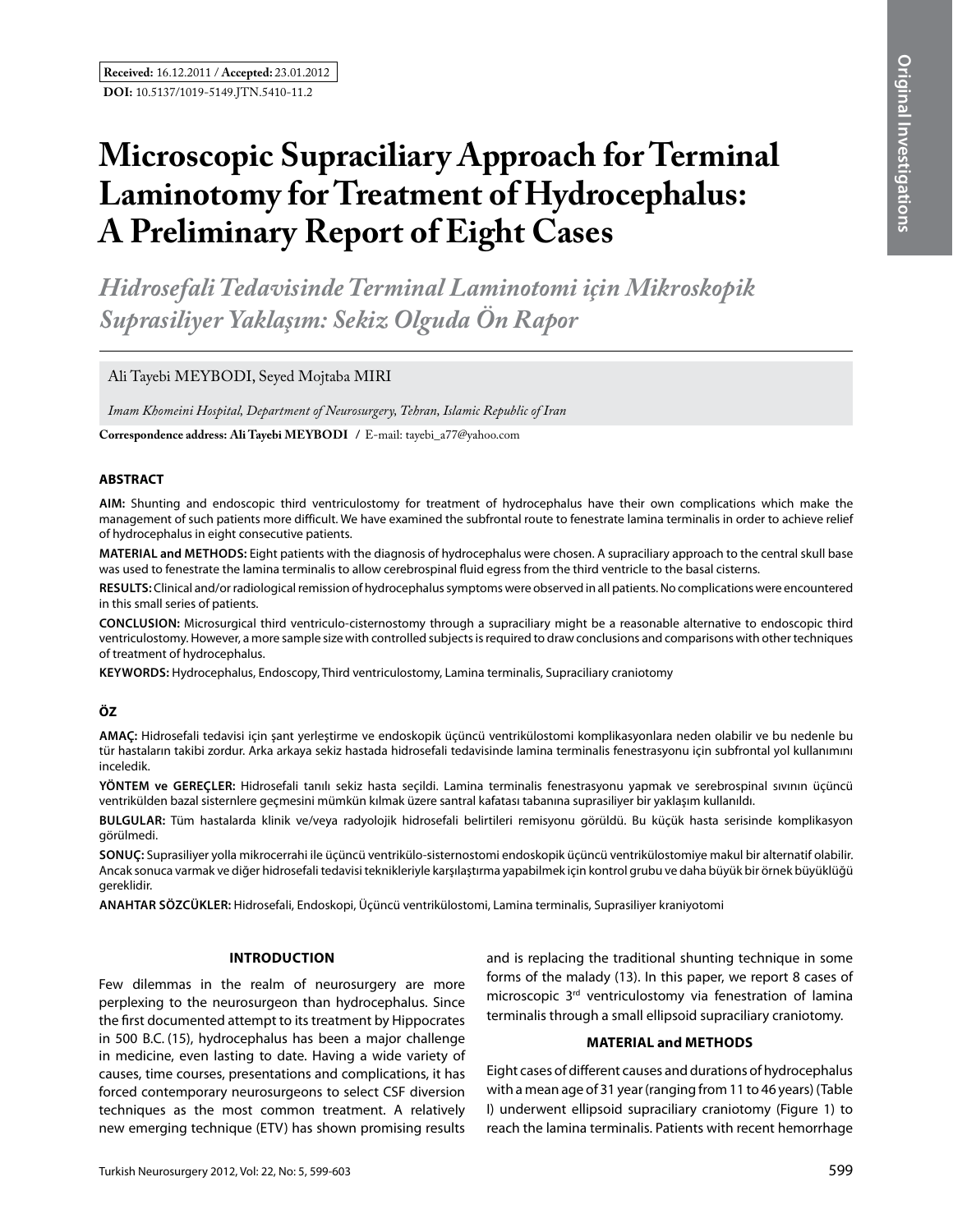| <b>Number</b> | Age(year)/Sex | <b>Primary Diagnosis</b>                                                  | <b>Clinical Picture</b>                                                                                  |
|---------------|---------------|---------------------------------------------------------------------------|----------------------------------------------------------------------------------------------------------|
|               | 11/M          | Pineal Tumor                                                              | Persistent hydrocephalus after tumor removal                                                             |
| $\mathcal{P}$ | 32/F          | Choroid plexus papilloma of the 4 <sup>th</sup> ventricle                 | Shunted 10 years ago, Hydrocephalus due to<br>shunt malfunction                                          |
| 3             | 22/M          | Aqueduct stenosis                                                         | Three ventricular Hydrocephalus                                                                          |
| 4             | 26/M          | Aqueduct stenosis                                                         | Three ventricular Hydrocephalus                                                                          |
| 5             | 36/M          | Chiari I malformation                                                     | Ventriculomegaly, cervicothoracic<br>syringomyelia causing headache and left hand<br>and leg paresthesia |
| 6             | 45/F          | Subarachnoid hemorrhage                                                   | Persistent hydrocephalus                                                                                 |
| 7             | 46/F          | 4 <sup>th</sup> ventricular ependymoma                                    | Persistent hydrocephalus after<br>tumor removal                                                          |
| 8             | 21/F          | Posterior fossa hemorrhage due to cavernoma<br>of the cerebellar peduncle | Lengthy ventricular drainage necessary for<br>treatment of hydrocephalus                                 |

**Table I:** List of Patients Undergone MTV in Current Series



**Figure 1.** Schematic depiction of the extent of right supraciliary ellipsoid craniotomy (hazed area).

or massive brain edema, which would possibly get worse by direct surgical manipulation, were not designated for this approach and underwent routine shunting procedure.

## *Technique*

The patient is positioned supine with the head being 20 degrees upper than the heart. The neck is extended to set the malar eminence as the highest point in the operative field; this helps gravity-related retraction of the frontal lobe. A linear incision is made in the right eyebrow, while caring for the supra-orbital artery and nerve. The frontalis muscle is incised parallel to the skin incision and retracted by stay sutures. By placing two side by side burr holes (1 inch apart) in the supraciliary area, and ellipsoid craniotomy is performed (Figure 1), and the dura is opened in a linear fashion. At this point, the operating microscope is brought into the field and a small brain spatula is used to retract the frontal lobe off the orbital roof. Cerebrospinal fluid aspiration via a previously placed ventriculostomy (if present) catheter greatly aids in safe and effective frontal lobe retraction. As soon as the right optic nerve and right carotid artery are identified, the arachnoid of the optic and carotid cisterns is opened to allow more CSF to egress. Then, attention is directed toward the inter-optic space and the optic chiasm. Passing a few millimeters back over the optic chiasm leads the surgeon to a thin translucent gray lamina which forms the anterior wall of the third ventricle (i.e. Lamina Terminalis). This lamina is fenestrated widely with the help of microscopic hook and dissector, such that the lateral walls of the third ventricle are clearly visualized. In previously established cases of hydrocephalus, the lamina terminalis is wider and thinner than normal and bombed toward the surgeon, and therefore its identification and fenestration is easier. Care must be taken not to injure the arterial structures (i.e. the ACA-ACoA complex).

After opening the LT, one could see the free gush of CSF through the fenestration. It is important to avoid traumatic hemorrhages while approaching the site of LT, because any blood in CSF space could have a deleterious effect on the result of surgery. The retractor is taken off the field and the dura is closed in water-tight fashion and craniotomy is closed without placing a drain in place. In cases that the frontal sinus wall is violated it should be closed and packed to prevent CSF leak. However, attention to the preoperative images could avoid this complication by placing the craniotomy a little more laterally to avoid breaching the frontal sinus.

## **Results**

All patients improved in terms of clinical signs and symptoms such as, headache, dizziness, diplopia, papilledema, etc., and/or radiological evidence of hydrocephalus within few days of surgery (Figure 2A,B). There was one case of Chiari I malformation and hydrocephalus whose symptoms of long tracts and syringomyelia started to improve following the operation for LT fenestration.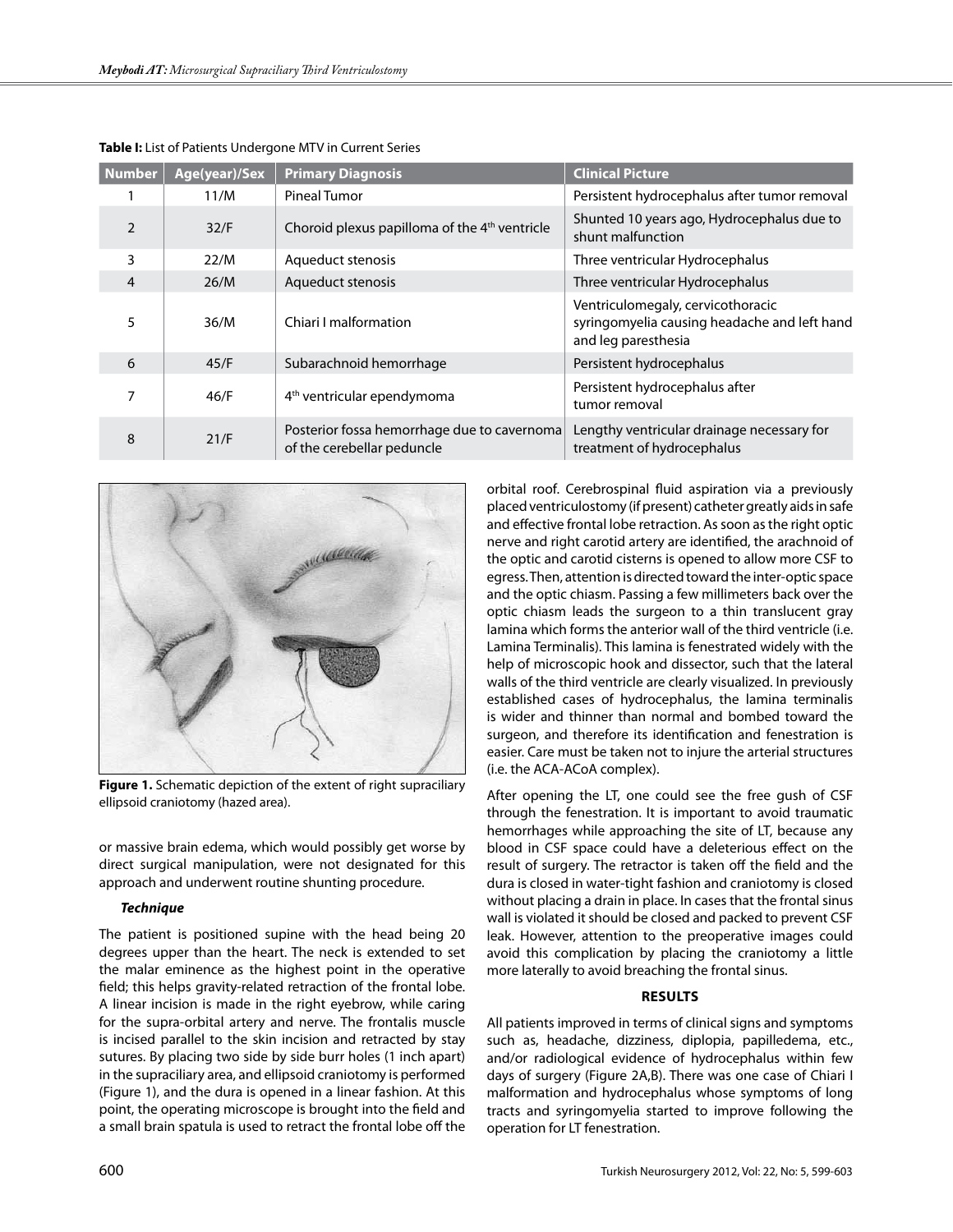

**Figure 2:** Brain computed tomography of a patient with hydrocephalus before **(A)** and after terminal laminotomy **(B)**.

Neither postoperative intracerebral and intraventricular hemorrhage occurred; nor did patients need a second surgery for CSF diversion. All patients had uneventful post-operative course.

In a 6-month follow-up period no recurrence was observed due to re-stenosis of the opening.

# **Discussion**

Treatment of hydrocephalus is still a major challenge to neurosurgeons. With shunting procedures, we face the burden of malfunction, infection, shunt dependency, over-shunting and other complications. This has caused other treatment modalities to be devised in which foreign bodies are not implanted in the body. Endoscopic third ventriculostomy, first introduced by Guiot in 1970s (12) is reported to be safe and effective (14). It is especially advantageous in two aspects: (1) the avoidance of foreign body implantation and (2) the establishment of a "physiological" CSF circulation (9).

# *Why try to find an alternative to ETV?*

The technique of ETV has its own drawbacks, however. Injury to the basilar artery or to its branches (i.e., the vessels present in the interpeduncular cistern), although rare, is an extremely severe complication of ETV. It has a prevalence of 1% (9). This risk is escalated when the floor is thick/opaque due to acute hydrocephalus or previous diseases such as infection (9). Furthermore, slit ventricles in cases of shunt malfunction might make a standard ETV impossible (17).

The anatomical structures most commonly damaged during ETV are the walls of the  $3<sup>rd</sup>$  ventricle and those delimiting the foramen of Monro (9). Short-term complications are usually due to silent *contusions* of the thalamus, fornix, or the mammillary bodies secondary to the incorrect manipulation of the ventriculoscope and/or instruments (9, 21). This risk is increased in cases of anatomical variations which are relatively common in infants. Impairment of short-term memory (4), non-focal neurological deficits such as confusion and impairment of consciousness (2, 9), post-herniation syndrome (3), "aggressive behavior" and "disinhibition" due to frontal lobe injury (4, 9), hemiparesis (5), and other complications have been reported as the neurological complications of the procedure.

Complications (transient bradycardia and other intra-operative cardiac complications) due to hypothalamic damage are not uncommon in ETV and are reported to be direct side-effects of the endoscopic technique within the 3<sup>rd</sup> ventricle (9).

Subdural fluid collections after ETV are reported to have a prevalence of 0.5-1.5% in large series (21) which some believe to be even underestimated (9, 24) especially in infants with immature absorptive mechanisms which favor the escape of CSF through the cortical tract of the ventriculostomy into the subdural space.

Intraventricular hemorrhage is the most common complication of ETV that might prevent performing a safe ventriculostomy in which case the procedure should be terminated (6, 9). This problem might be more common in infants because of unfavorable anatomy (smaller foramen of Monro, larger interthalamic adhesions) (9).

# *Why Lamina Terminalis?*

Lamina terminalis, forming the anterior wall of the  $3<sup>rd</sup>$ ventricle is intimately related to the basal cisterns, and its fenestration, can be a conceptually logical means of 3rd ventriculostomy as an alternative to ETV (17, 22). Other reasons include: (1) the LT constitutes a clearly identifiable microsurgical target, (2) minimal amount of retraction is needed to expose the LT and there is generally no need to mobilize the ACA-ACoA complex, (3) perforating branches to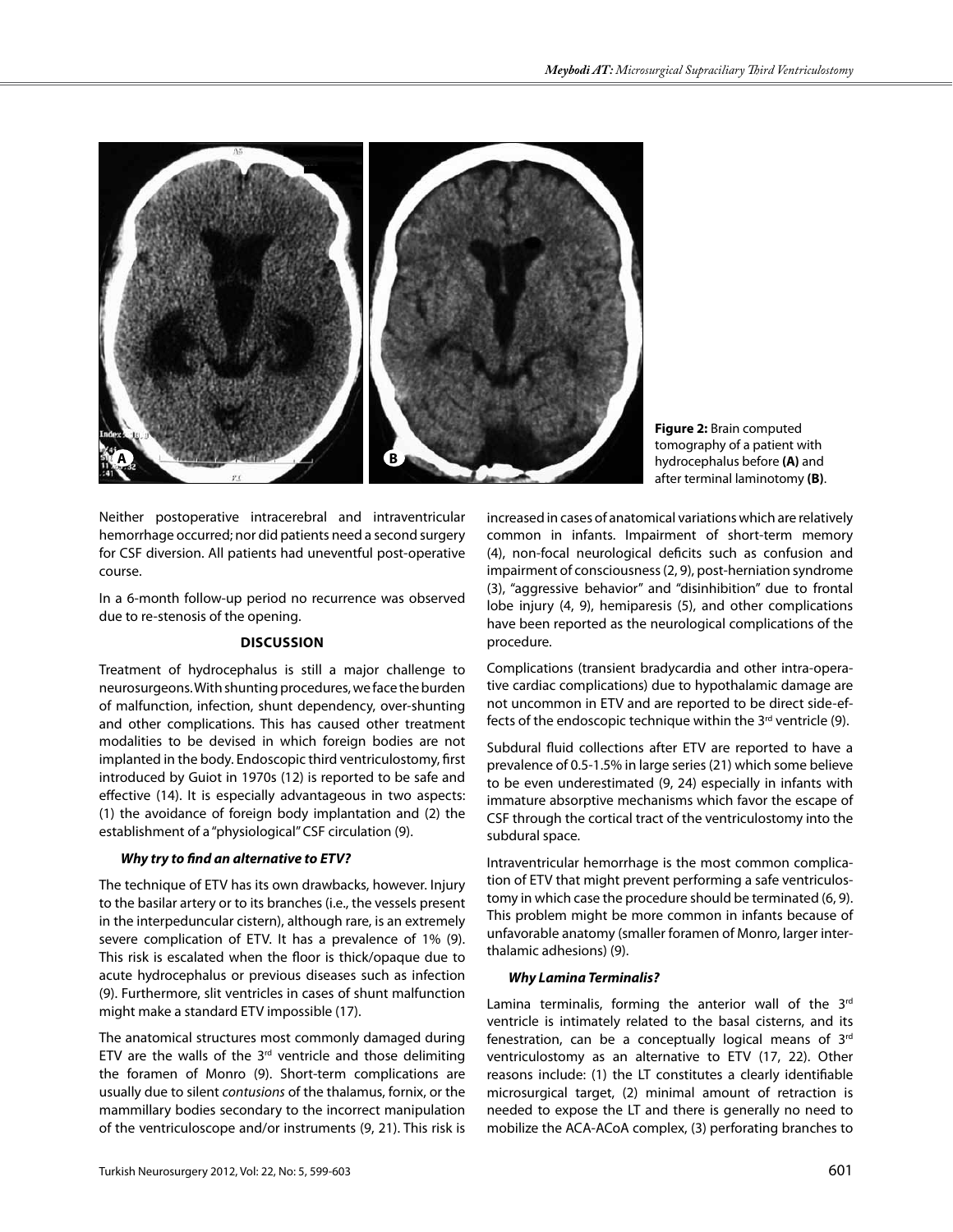the hypothalamus and optic apparatus do not interfere with LT fenestration in most cases (8), (4) fenestration of LT is a safe procedure, provided that the relevant anatomic landmarks are identified, and (5) most importantly, the allowable extent of LT opening is sufficient to provide wide access into and free CSF flow from the  $3<sup>rd</sup>$  ventricle (8).

Moreover, it has to be noted that during ETV, the surgeon faces the membrane to be incised (i.e., floor of the  $3^{rd}$  ventricle) prior to the visualization of the vessels in danger, while in the described technique of microsurgical fenestration of the LT, the surgeon first encounters the vascular structures to be protected and then the membrane to be incised which theoretically decreases the inherent hazard of vascular injury present in ETV (16). It has also been said that in certain circumstances such as in patients with low-grade gliomas of the midbrain and pons, fenestration of the LT might seem superior to ETV since a blockage of the CSF circulation by narrowing of the prepontine space including the site of ETV, might be avoided for a longer time period (17).

The lamina terminalis, a thin transparent whitish membrane of gray matter, forms most of the anterior wall of the third ventricle (8, 10, 19). The length of lamina terminalis (distance between the anterior commissure and the optic chiasm) is reported to be averagely 8.25-9.75 mm (range 6-17.5mm) (8, 10) comprising a generous surface area of about 52 mm<sup>2</sup> to be fenestrated (8). Fenestration of the lamina terminalis is not a new microsurgical technique. Microscopic 3<sup>rd</sup> ventriculostomy via opening of the lamina terminalis was first introduced by Dandy in 1922 (his proposed technique required sacrifice of one optic nerve and bore a mortality rate of 15%) (7). Later on, Scarff reported a treatment method for hydrocephalus by puncture of the LT  $(\pm$  floor of the 3<sup>rd</sup> ventricle) (20). The technique of  $3<sup>rd</sup>$  ventriculostomy, after its hibernation during the "shunting era", was revived in the form of ETV. It seems that we are facing the resurgence of the technique of fenestration of LT as in the management of subarachnoid hemorrhage (1, 25).

Access to the LT cistern is easily provided by a subfrontal microscopic approach through a supra-ciliary craniotomy. Also, endoscopic subfrontal approach to this area has been described in a cadaveric study (23). This approach would also facilitate the opening of chiasmatic and carotid cisterns along with the LT cistern which helps the diversion of CSF from the 3<sup>rd</sup> ventricle to the basal cisterns.

## *Caveats and Complications*

Reisch et al have nicely listed some important "tips and tricks" to facilitate the supra-ciliary "key-hole" craniotomy and maximize the access to the cerebral basal structures to which the reader is referred (18).

In one of our cases, the access to the lamina terminalis was difficult due to a high slope of the floor of the anterior fossa. Coarse undulations of the orbital roof can obscure the angle of access to the chiasmatic region. We believe, however, that

proper positioning of the patient will nearly eliminate this problem and drilling of the orbital roof will not be necessary to increase exposure of the central skull base in most cases.

We think that this approach is not suitable for patients with large frontal sinuses which could be entered during craniotomy and cause CSF leak and related complications.

It has been said that this approach needs the opening of the Liliequist's membrane as a necessary step (25). Contrary to this view, along with Akyuz et al (1) we think that this step is not essential as we did not open this membrane in the present series and observed the favorable end results in our patients.

## **Conclusion**

We report eight cases of microscopic third ventriculocisternostomy via a supraciliary subfrontal craniotomy and LT fenestration for the treatment of hydrocephalus, with satisfactory results. We think that this technique has some advantages: (1) no need to traverse neural tissue and hence less neurological complications than ETV, (2) no need to endoscopic equipment and the demands of the endoscopic technique, (3) less risk of vascular injury and hypothalamic damage compared to ETV, and (4) effective treatment of hydrocephalus. However more sample size is necessary to attribute good results to this alternative approach to ETV.

## **Disclosure**

The authors report no conflict of interest concerning the materials or methods used in this study or the findings specified in this paper.

## **Abbreviations**

**ACoA**: Anterior communicating artery

**CSF:** Cerebrospinal fluid

**ACA:** Anterior cerebral artery

**ETV:** Endoscopic third ventriculostomy

**LT:** Lamina terminalis

**MTV:** Microsurgical third ventriculocisternostomy

## **References**

- 1. Akyuz M, Tuncer R: The effects of fenestration of the interpeduncular cistern membrane arousted to the opening of lamina terminalis in patients with ruptured ACoA aneurysms: A prospective, comparative. Acta Neurochir (Wien) 148:725-732, 2006
- 2. Baskin JJ, Manwaring KH, Rekate HL: Ventricular shunt removal: The ultimate treatment of the slit ventricle syndrome. J Neurosurg 88:478-484, 1998
- 3. Beems T, Grotenhuis JA: Long-term complications and definition of failure of neuroendoscopic procedures. Childs Nerv Syst 20:868-877, 2004
- 4. Benabarre A, Ibáñez J, Boget T, Obiols J, Martínez-Aran A, Vieta E: Neuropsychological and psychiatric complications in endoscopic third ventriculostomy: A clinical case report. J Neurol Neurosurg Psychiatry 71:268-271, 2001